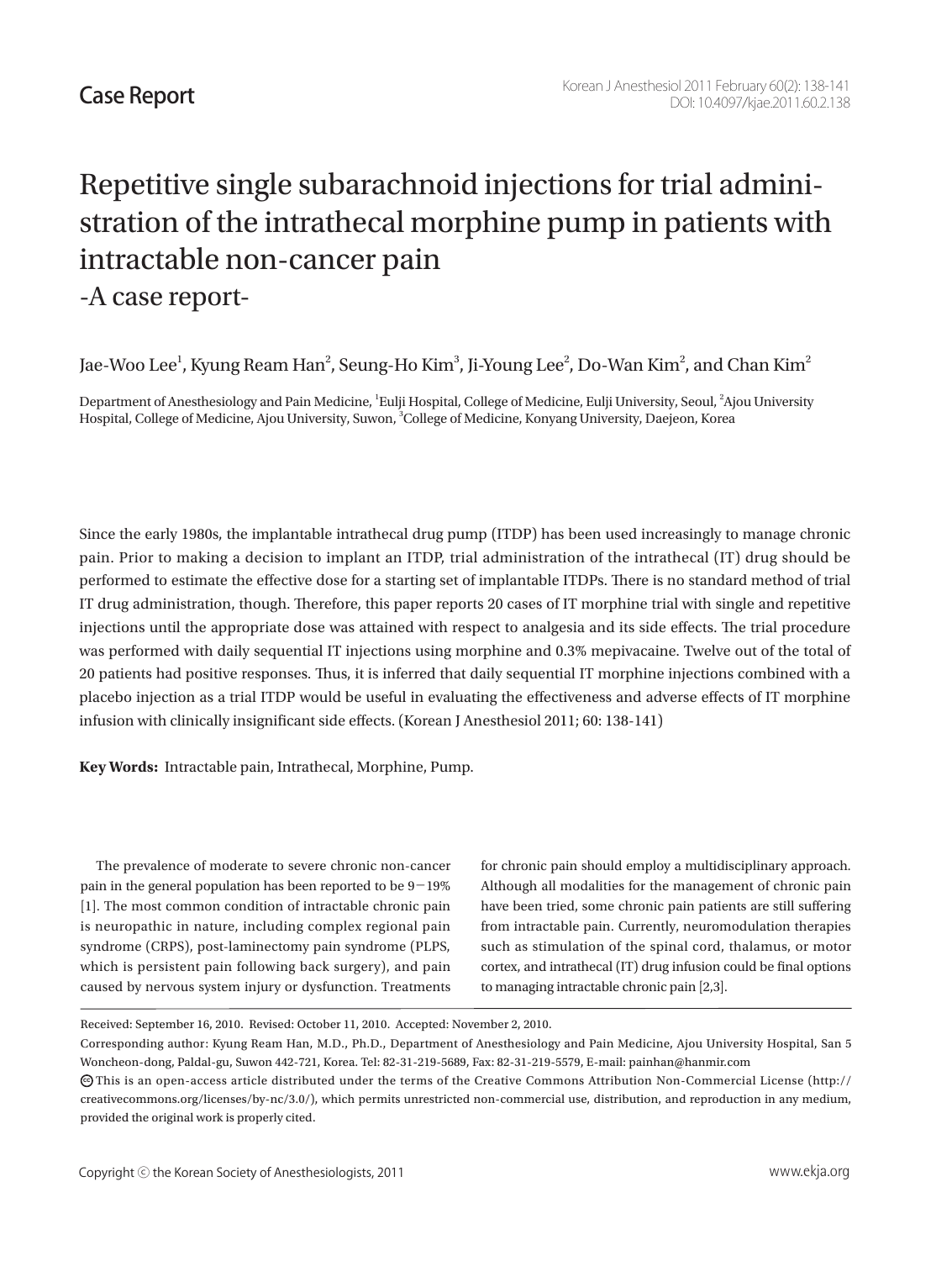For modern pain medicine, opioid receptors in the nervous tissues were first found in 1973 [4]. The first clinical use of IT morphine to treat intractable cancer pain was reported by Wang et al. in 1979 [5]. In addition to that, continuous IT drug infusion using an implantable pump was introduced in a chronic cancer pain patient in 1981 [6]. Since the early 1980s, the implantable IT pump has been used increasingly to manage chronic pain, as the technology for the device has also been developed.

 IT analgesia could have benefits for patients with intractable pain after they have undergone all the treatment modalities of or taken a high dose of opioid therapy. Successful use of IT implantable devices should be preceded, however, by the determination of the appropriate analgesic dosefor. Clinical practitioners have used different methods for this, such as intrathecal or epidural bolus injection, and intrathecal or epidural indwelling catheter placement. So far, however, there is still no standard method of trial IT drug administration. Therefore, this paper reports 20 cases of IT morphine trial with single and repetitive injections until the appropriate dose was attained with respect to analgesia and its side effects.

## **Case Report**

 A total of 20 patients with intractable chronic pain who had trial intrathecal morphine injections between March and August 2009 at the pain clinic of the authors' university hospital were included in this study. All of them had severe chronic pain with non-malignant refractory to conservative management, such as oral or parenteral opioids and multiple therapies.

 The participants' informed consent was obtained after the nature of this study was explained to them. Then they were placed in a lateral decubitus position on a table, and their skin was prepared for needle insertion using an iodine-based antiseptic solution. A 25-gauge 10 cm spinal needle (Hakko $^{\circ}$ ), Hakko, Japan) was inserted in the L3-4 or L4-5 interspinous space and advanced to obtain a spontaneous flow of cerebrospinal fluid (CSF).

 After confirming the CSF free flow through a needle, a mixed solution of morphine sulfate (1 mg/ml/ampule: BCWorld Pharmacy Co., Ltd., Seoul, Korea) and 0.3% mepivacaine (MevanⓇ, 20 mg/ml/vial: HANLIM, Korea) was administered intrathecally. These two drugs do not contain preservatives. The morphine dose was measured with a 1 ml syringe and mixed with 2 ml of 0.3% mepivacaine in a 5 ml syringe. Only in the case of the use of 0.075 mg of morphine was morphine diluted first with 0.3% mepivacaine. For example, 1 ml (1 mg) of morphine and 1 ml of 0.3% mepivacaine were mixed in a 5 ml syringe, and then 0.15 ml (0.075 mg) of the mixed solution was withdrawn to formulate the injection solution with 2 ml of 0.3% mepivacaine. The total volumes of the injection solution were 2.15 ml (morphine, 0.075 mg and 0.15 mg), 2.3 ml (morphine, 0.3 mg), 2.5 ml (morphine, 0.5 mg), and 2.7 ml (morphine, 0.7 mg), depending on the morphine doses. The morphine dose was determined based on the amount of oral opioids and the patient's age. If the patient was below 65 years old or consumed opioids with an equivalent dose of more than 90 mg of morphine, 0.3 mg of morphine was used for the initial dose. If the patient was more than 65 years old or consumed opioids with an equivalent dose of less than 90 mg of morphine, 0.15 mg of morphine was administered for the initial dose. If the patient had a poor clinical condition, the first trial injection was made with 0.075 mg of morphine. A positive response was







**Fig. 1.** The study protocol. 0.075 mg (0.075 ml) of morphine was mixed with 0.075 ml of 0.3% mepivacaine first, and 2.15 ml of mixed solution containing of 0.075 mg of morphine with 2.075 ml of 0.3% mepivacaine was used for intrathecal test dose.

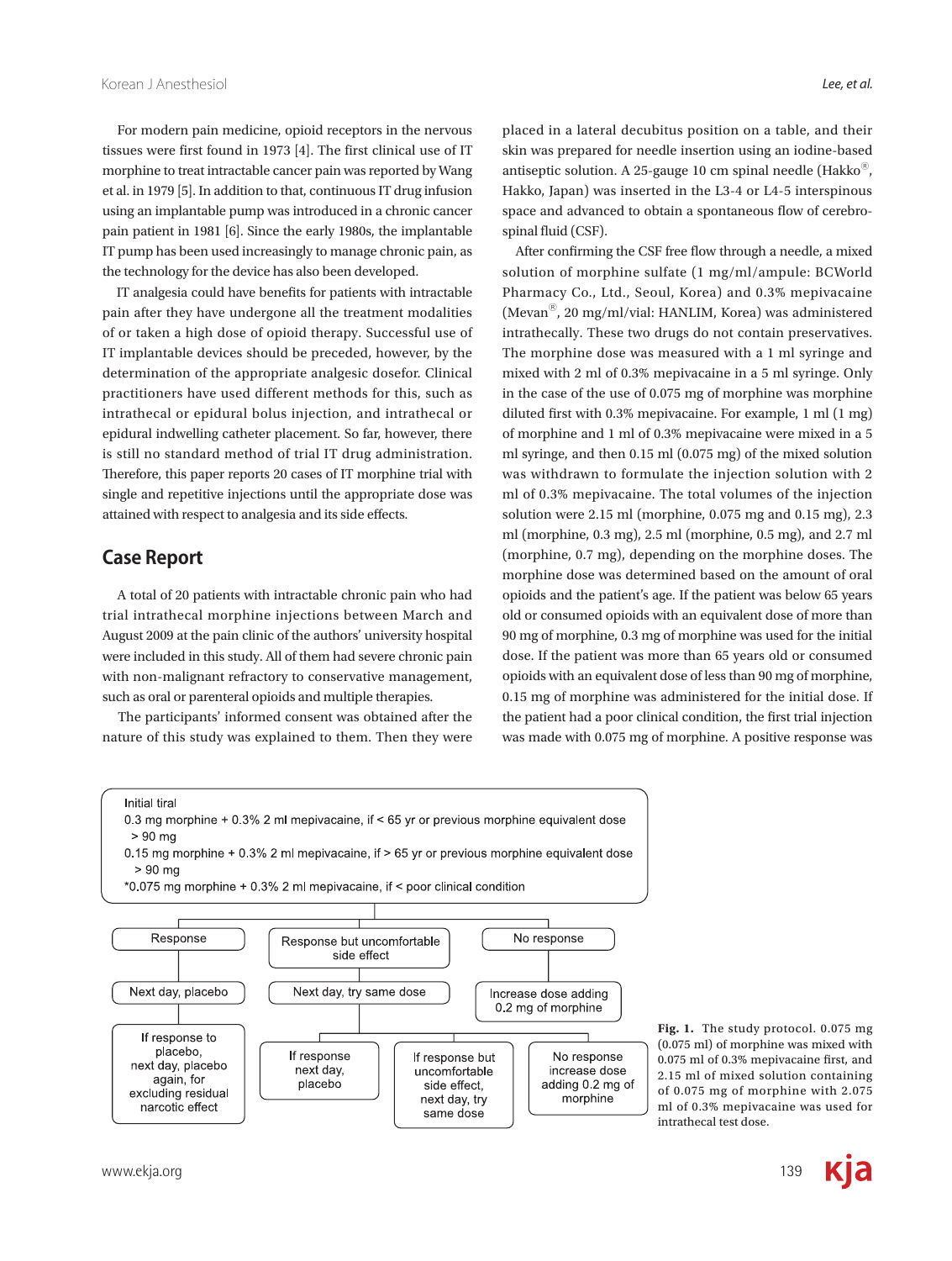defined as at least 50% pain relief in 8 hours after the intrathecal administration of the trial morphine. The study protocol is summarized in Fig. 1.

 If the patient had a positive response but an uncomfortable side effect, the first dose of morphine was used for the second trial injection to evaluate the possibility of the degradation of the side effect. If a patient had a negative response with 0.075 or 0.15 mg of initial morphine, a double dose of initial morphine was administered to see if the positive response would be induced. If a patient had a negative response with 0.3 mg of morphine, 0.2 mg of morphine was added to the previous injection on the next day. If a patient had a positive response to the trial intrathecal injection at any dose of morphine, 2 ml of normal saline was administered intrathecally to rule out the

**Table 1.** Demographic Data of the Study Patients

| Number                              | 20            |
|-------------------------------------|---------------|
| Age (range)                         | $44.1(16-78)$ |
| Sex (male/female)                   | 14/6          |
| Diagnosis                           |               |
| Postlaminectomy syndrome - lumabar  | 5             |
| Postlaminectomy syndrome - cervical | 3             |
| <b>CRPS</b>                         | 4             |
| <b>PHN</b>                          |               |
| Central pain                        | 3             |
| Others                              | 4             |
|                                     |               |

PLPS-L: Post-laminectomy syndrome - lumabar, PLPS-C: Postlaminectomy syndrome – cervical, CRPS: complex regional pain syndrome, PHN: postherpetic neurallgia.

placebo effect on the next day.

 The pain relief and side effects were evaluated with a numerical rating scale (NRS) of 0 to 10 (where 0 means nothing and 10 represents the worst condition imaginable) at each injection.

 A total of 20 patients underwent trial IT morphine injections. Fourteen patients were male and six were female. The patients' clinical characteristics and the results of this study are summarized in Table 1 and 2, respectively. The mean age of the study patients was  $44$  (16-78) years. The average number of trial injections was 3.

 Twelve (60%) of the total number of patients had a positive response. The average pain relief was described with NRS 2.8 from 8 of the subjects. Six of the subjects underwent implantation of an intrathecal drug pump (ITDP). One of the 12 subjects, a 61-year-old man with post-laminectomy pain syndrome (PLPS), did not receive an implantation of ITDP because of the morphine-induced side effect of urinary retention. The high cost of ITDP implantation was cited most often as the reason for rejecting the performance of the procedure.

 Three (15%) of the patients did not experience side effects. Seventeen patients experienced side effects, the most common of which were itching (11/20), urinary retention (9/20), nausea (4/20), dizziness (2/20), and postdural puncture headache (PDPH) (1/20). Twelve of 17 patients with side effects reported mild degrees of degradation with repetitive injections. Five of the eight non-responders experienced moderate to severe degrees of side effects.

| No. | Diagnosis                 |    | Pre NRS Post NRS | S(mg) | F(mg) | Number<br>of test | S/Ex     | Pump<br>implatation | Cause of<br>refusal  |
|-----|---------------------------|----|------------------|-------|-------|-------------------|----------|---------------------|----------------------|
| 1   | Central pain              | 9  | 9                | 0.3   | 0.3   | 3                 | DU, I, N | n                   | NE                   |
| 2   | Central pain              | 5  | $\overline{c}$   | 0.3   | 0.5   | 6                 |          | n                   | Other                |
| 3   | Central pain              | 10 | $\bf{0}$         | 0.15  | 0.3   | 3                 | D        | y                   |                      |
| 4   | <b>CRPS</b>               | 9  | 4                | 0.3   | 0.3   |                   | DU, I    | n                   | Change to SCS        |
| 5   | <b>CRPS</b>               | 8  | 4                | 0.3   | 0.3   | 3                 |          | y                   |                      |
| 6   | <b>CRPS</b>               |    | 3                | 0.3   | 0.5   | 8                 | DU, I    | y                   |                      |
| 7   | <b>CRPS</b>               | 6  | 6                | 0.15  | 0.3   | 2                 | DU, I    | n                   | S/E                  |
| 8   | Erythromelalgia           | 8  | 4                | 0.075 | 0.15  | 4                 | None     | y                   |                      |
| 9   | PLPS-L                    | 8  | 4                | 0.15  | 0.15  | 3                 | L        | n                   | Cost                 |
| 10  | PLPS-L                    | 8  | 4                | 0.15  | 0.5   | 3                 |          | y                   |                      |
| 11  | PLPS-L                    | 6  | 5                | 0.15  | 0.3   | 2                 | DU       | n                   | S/E                  |
| 12  | PLPS-L                    |    | 3                | 0.15  | 0.15  | 5                 | DU       | n                   | S/E                  |
| 13  | PLPS-L                    |    | $\overline{c}$   | 0.3   | 0.7   | 4                 | None     | y                   | $\ddot{\phantom{0}}$ |
| 14  | PLPS-C                    |    | 3                | 0.3   | 0.5   | 3                 | N        | n                   | Cost                 |
| 15  | PLPS-C                    | 8  |                  | 0.075 | 0.075 | 2                 | N/V, I   | n                   | NE, S/E              |
| 16  | PLPS-C                    | 4  | 3                | 0.15  | 0.15  |                   | DU, I    | n                   | S/E                  |
| 17  | <b>MPS</b>                | 9  | 9                | 0.3   | 0.5   | 2                 | I, PDPH  | n                   | NE                   |
| 18  | Functional abdominal pain | 9  | 8                | 0.15  | 0.15  | 3                 | N, D, I  | $\mathbf n$         | NE, S/E              |
| 19  | Peripheral neuropathy     | 6  | $\overline{c}$   | 0.075 | 0.15  | 3                 | DU       | n                   | Cost                 |
| 20  | PHN                       |    | $\overline{7}$   | 0.15  | 0.5   | 3                 | None     | n                   | $_{\rm NE}$          |

**Table 2.** Summary of Patient Characteristics and Outcome of Intrathecal Morphine Infusion as a Diagnostic Test

S: starting dose, F: final dose, No: number of test, DU: dysuria, I: itching, N: nausea, V: vomiting, D: dizziness, S/E: side effect, NE: no effect, y: yes, n: no.